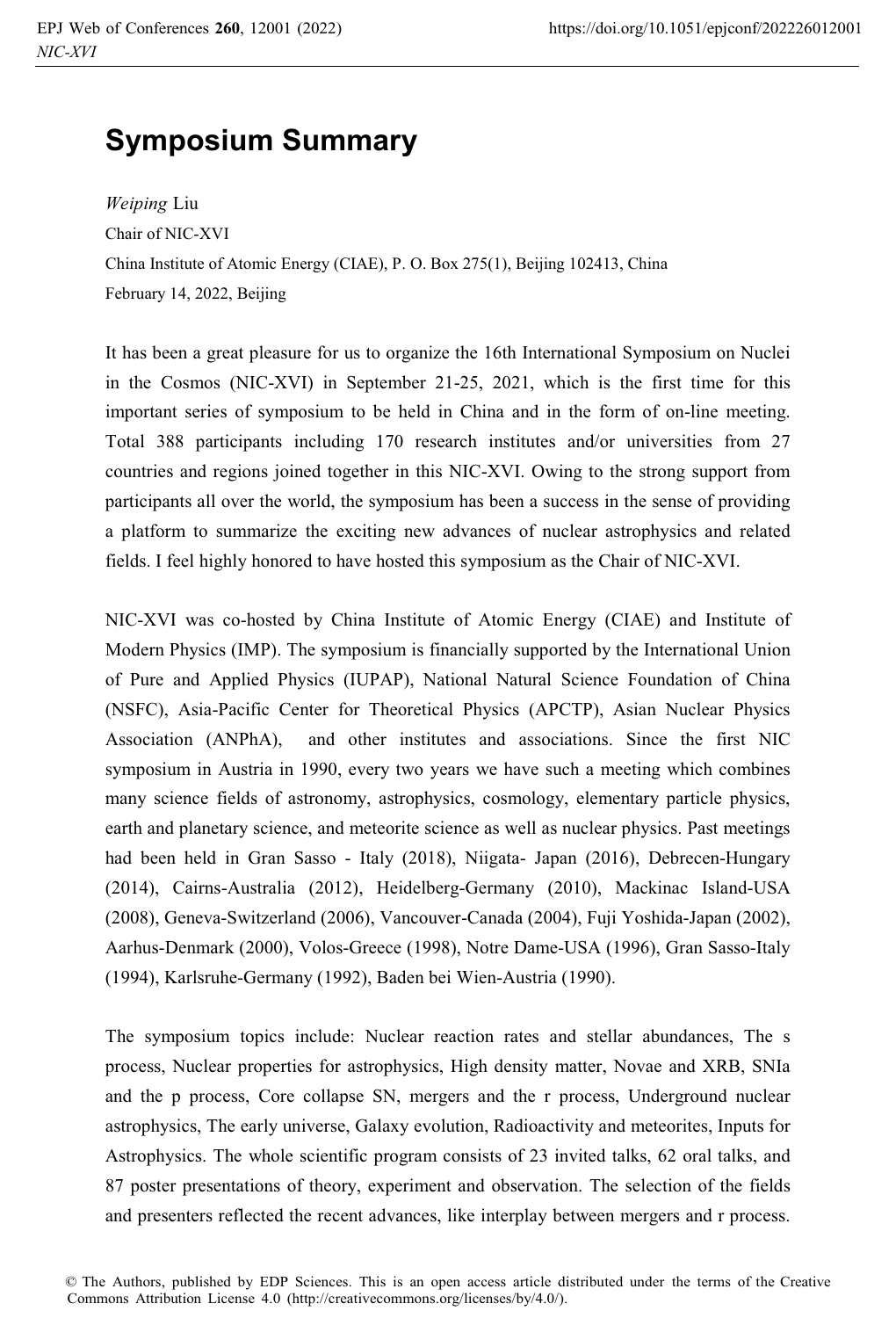New insights were added in this symposium owing to the exciting progress of gravitational wave and underground nuclear astrophysics. Substantial arguments were made on the cosmic, galactic, and stellar evolution based on foremost understanding of the origin and production mechanism of atomic nuclides under the free and generous atmosphere. A special emphasis was put in NIC-XIV on opening new scientific domains by cooperation and the synergy effect among researchers in interdisciplinary fields. In recent years, the observational and experimental efforts to detect the signals from celestial phenomena like supernovae or mergers of compact objects were highly rewarded for the development of new fields of astrophysics, i.e. neutrino astronomy and gravitational wave astronomy. Neutrino astronomy is based on technology of laboratory nuclear physics, and provides valuable knowledge in astronomy and astrophysics on how the atomic nuclides are created in stellar core collapse and explosions, which was one of the scientific highlights intensively discussed in NIC-XVI.

NIC school took place online from Sept. 13 to 20, 2021 with the help of JINA. The school covered a wide variety of topics such as gamma-ray astronomy, stellar grain, stellar modeling and nuclear experiments. By watching video lectures and discussing online with other participants and lecturers, about 20 students from 10 countries learned the basic knowledge and the most recent progress at the frontiers of nuclear astrophysics, were better prepared for the forthcoming NIC conferences. In the poster session, 5 students were awarded by ANPhA as the best posters based on the evaluation of senior researchers in the field.

Due to the COVID-19 pandemic situation globally, this symposium has to be made in hybrid mode. Except a few nearby Chinese participants who were able to attend the meeting in real location to ensure the atmosphere, whereas all foreign and most Chinese participants joined the symposium online. Special considerations were taken to make each presenter assigned a suitable time slot to present his/her talk. Thanks to the support and joining efforts of all participants, the symposium has been surprisingly smooth and did not encounter any interruption. This hybrid symposium with largest participants will give a unique memory in NIC history. I wish to take the chance to thank LoC members and young students very much for their skills and tireless efforts to make hardware and network working smoothly during the symposium.

Finally, I report that the NIC-XVI International Advisory Committee decided that the next NIC-XVII will be hosted by IBS in Korea in 2023. On behalf of NIC-XVI Organizing Committee, I hope that the 16th International Symposium on Nuclei in the Cosmos served